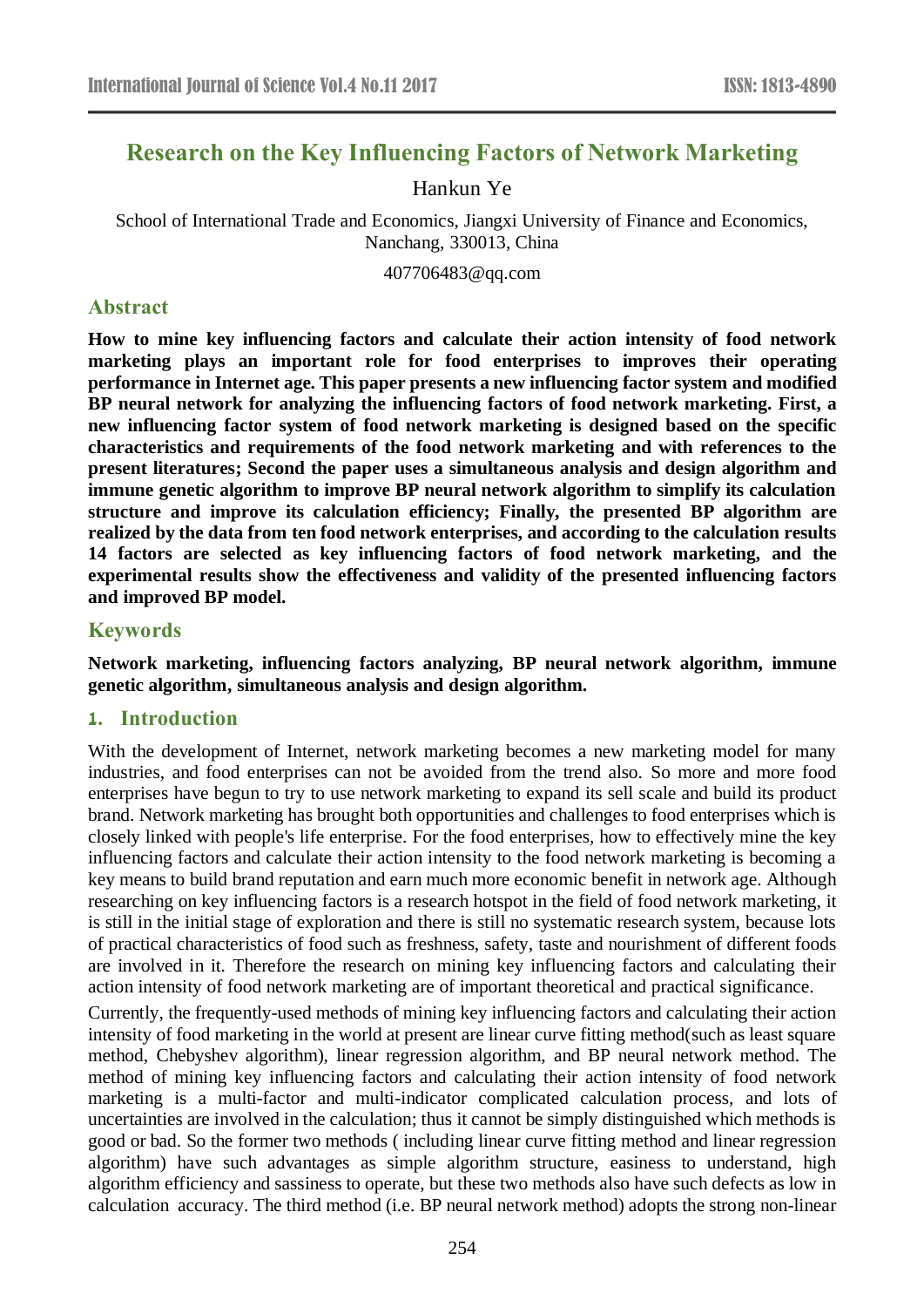information processing capability of neural network, shows its unique advantage in processing multi-factor and multi-indicator system; thus its calculation has favorable calculation accuracy, and it is favored by many researchers in the industry. But BP neural network algorithm also has the defects like complicated in model structure, low in rate of convergence, and etc.

The paper improves BP neural network algorithm by a simultaneous analysis and design---SAND algorithm and immune genetic algorithm to overcome the defect of slow convergence speed of original BP neural network algorithm. Through doing so, not only does the defects of convergence speed of BP algorithm have been solved, but also the simplicity of the model structure and the accuracy of the calculation are ensured, then a new BPNN model for calculating the action intensity of influencing factors of food network marketing is presented.

#### **2. Mining Influencing Factors of Network Marketing**

It is found from the research on mining influencing factors of food network marketing in the world at present that the perspective of research differs greatly. The influencing factors of food network marketing constructed by foreign researchers is mainly for e-commerce selling website, and what it calculates is the marketing website itself. However, researchers in China conducts researches on mining influencing factors of food network marketing in a more deep and abstract way, and influencing factor system is perfecting. The paper, combining literatures at abroad and home, considering the specific characteristics of food network marketing, constructs an scientific and extensive influencing factor system of food network marketing based on the factor properties and the system 35 influencing factors and they belong to 4 first-class properties and 7 second-class properties respectively, showing in Table 1 for details.

#### **3. Derivation of Algorithm**

#### **3.1 Simultaneous Analysis and Design.**

De Castro indicated that there were similarities among the quality of weight value initialization of back-propagation neutral network and the relationship of network output and the quality of antibody instruction system initialization in the immune system and the quality of immune response. A simultaneous analysis and design---SAND algorithm was advanced to solve the problem regarding the weight value initialization in the back-propagation network[6]. In SAND algorithm, each antibody corresponds to a weight value vector of neuron given in one of several layers of neural networks, the length is l, and the affinity  $\alpha f(x_i, x_j)$  between antibody  $x_i$  and antibody  $x_j$  is shown by their derivative of Euclidean distance function  $D(x_i, x_j)$  in Formula 1. In which,  $\varepsilon$  is a positive of value adoption 0.001. The definition of Euclidean distance function  $D(x_i, x_j)$  is shown in Formula 2.

$$
aff(x_i, x_j) = \frac{1}{D(x_i, x_j) + \varepsilon}
$$
 (1)

$$
D(x_i, x_j) = \sqrt{\sum_{k=1}^{l} (x_{ik} - x_{jk})^2}
$$
 (2)

SAND algorithm aims to reduce the similarities between the antibodies and produce the antibody repertoire to cover the entire form space with the best, so energy function is maximized. The energy function is shown in Formula 3.

$$
E = \sum_{i=1}^{N} \sum_{j=i+1}^{N} D(x_i, x_j)
$$
 (3)

In the method of Eculidean form space, the energy function is not percentage. With a view to the diversity of the vector, SAND algorithm has to define the stop condition. Given vector  $x_i$ ,  $i = 1,2,...N$ , its standardization is unit vector  $I_i$ ,  $i = 1,2,...N$ ,  $\overline{I}$  shows to calculate the average vector. Therefore,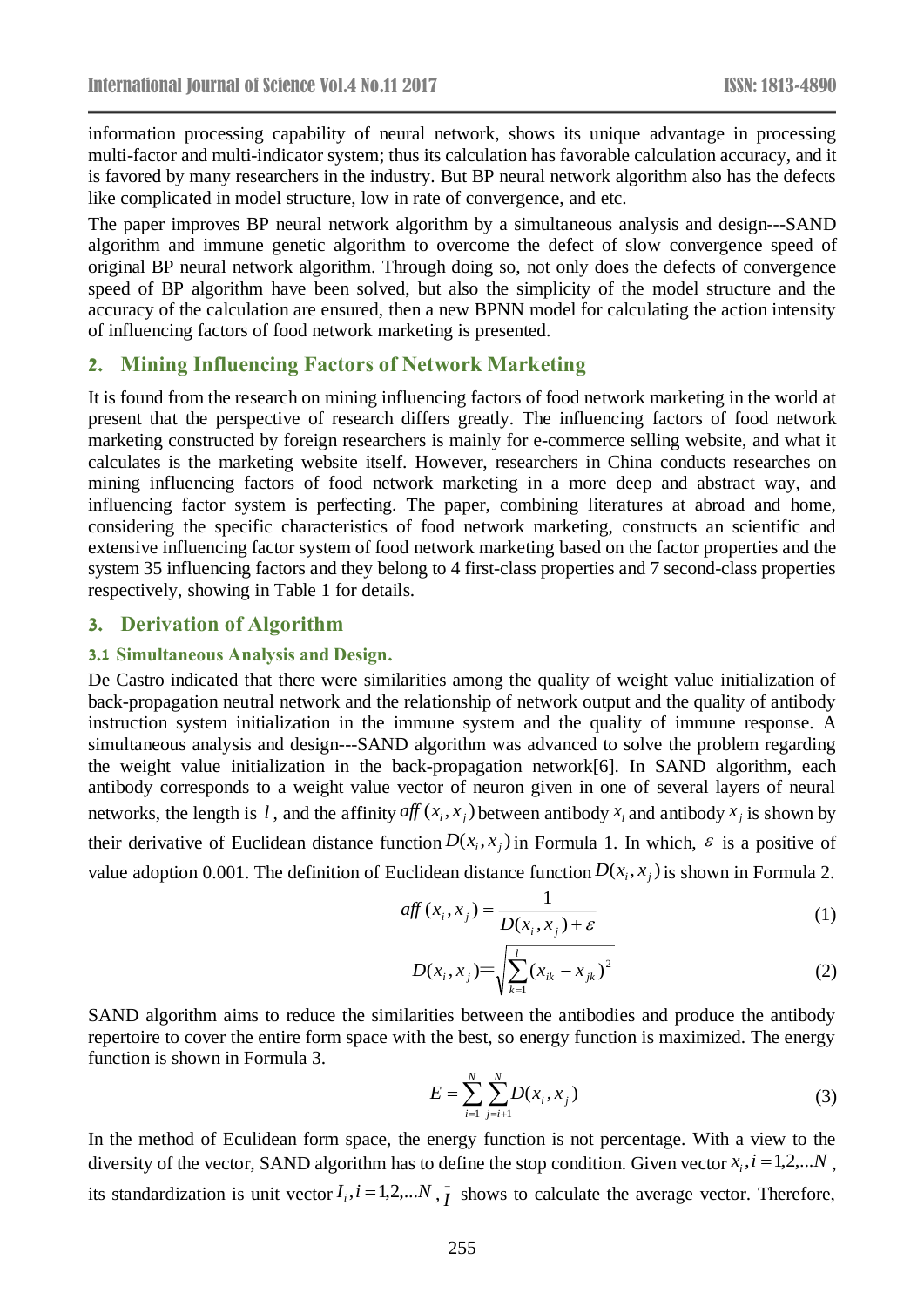Formula 4 shows the diversity of unit vector, in which,  $\|I\|$  means the average vector distance from the origin of coordinate. Formula 5 shows the stop condition *U* of SAND algorithm.

$$
\left\| \overline{I} \right\| = \left( I^T I \right)^{1/2} \tag{4}
$$

$$
U = 100 \times (1 - \left\| \vec{I} \right\|) \tag{5}
$$

#### Table 1 Influencing Factor System of Food Network Marketing

| <b>Target Hierarchy</b>                             | First-class<br>Properties         | Second-class Properties               | <b>Influencing Factors</b>                |  |  |
|-----------------------------------------------------|-----------------------------------|---------------------------------------|-------------------------------------------|--|--|
|                                                     |                                   |                                       | Food Safety                               |  |  |
|                                                     |                                   |                                       | Retaining Freshness                       |  |  |
|                                                     | Food<br>Properties                | <b>Food Properties</b>                | Food Taste                                |  |  |
|                                                     |                                   |                                       | <b>Food Nourishment</b>                   |  |  |
|                                                     |                                   |                                       | Comprehensive Food Information            |  |  |
|                                                     | Webpage<br>Properties             | Webpage Design<br>Properties          | <b>Website Address Design</b>             |  |  |
|                                                     |                                   |                                       | <b>Retrieval Function</b>                 |  |  |
|                                                     |                                   |                                       | Timeliness of Information                 |  |  |
|                                                     |                                   |                                       | Timeliness of Information                 |  |  |
|                                                     |                                   |                                       | Necessity of Information                  |  |  |
|                                                     |                                   |                                       | <b>Function Comprehensiveness</b>         |  |  |
|                                                     |                                   | Webpage Performance                   | Webpage Security                          |  |  |
|                                                     |                                   | Properties                            | Browse Speed of Webpage                   |  |  |
|                                                     |                                   |                                       | Interactivities with Costumers            |  |  |
|                                                     |                                   |                                       | Number of the Effective Links             |  |  |
|                                                     |                                   |                                       | <b>Effectiveness of Links</b>             |  |  |
| <b>Influencing Factor System</b><br>of Food Network |                                   |                                       | Convenience of Food Choosing              |  |  |
| Marketing                                           |                                   | Online Advertising<br>Properties      | Convenience of Purchase Operation         |  |  |
|                                                     |                                   |                                       | <b>Online Food Product Diversity</b>      |  |  |
|                                                     |                                   |                                       | Food Price                                |  |  |
|                                                     |                                   |                                       | Food Quality Control                      |  |  |
|                                                     |                                   | <b>Management Properties</b>          | <b>Customer Participation</b>             |  |  |
|                                                     |                                   |                                       | Traceability of Food Information          |  |  |
|                                                     | Customer<br>Service<br>Properties |                                       | Webpage Ranking                           |  |  |
|                                                     |                                   |                                       | <b>Customer Recommendation Rate</b>       |  |  |
|                                                     |                                   |                                       | <b>Customer Return Rate</b>               |  |  |
|                                                     |                                   |                                       | <b>Online Transaction Rate</b>            |  |  |
|                                                     |                                   | <b>Customer Service</b><br>Properties | <b>Website Reputation</b>                 |  |  |
|                                                     |                                   |                                       | Feedback Efficiency of Customer Complaint |  |  |
|                                                     |                                   |                                       | Solving Efficiency of Customer Complaint  |  |  |
|                                                     |                                   |                                       | Service Response Speed                    |  |  |
|                                                     |                                   |                                       | <b>Customer Feedback Evaluation</b>       |  |  |
|                                                     |                                   | Food Transportation<br>Properties     | Time for Transportation Foods             |  |  |
|                                                     |                                   |                                       | Package Quality of Received Foods         |  |  |
|                                                     |                                   |                                       | Quality Control in Transportation         |  |  |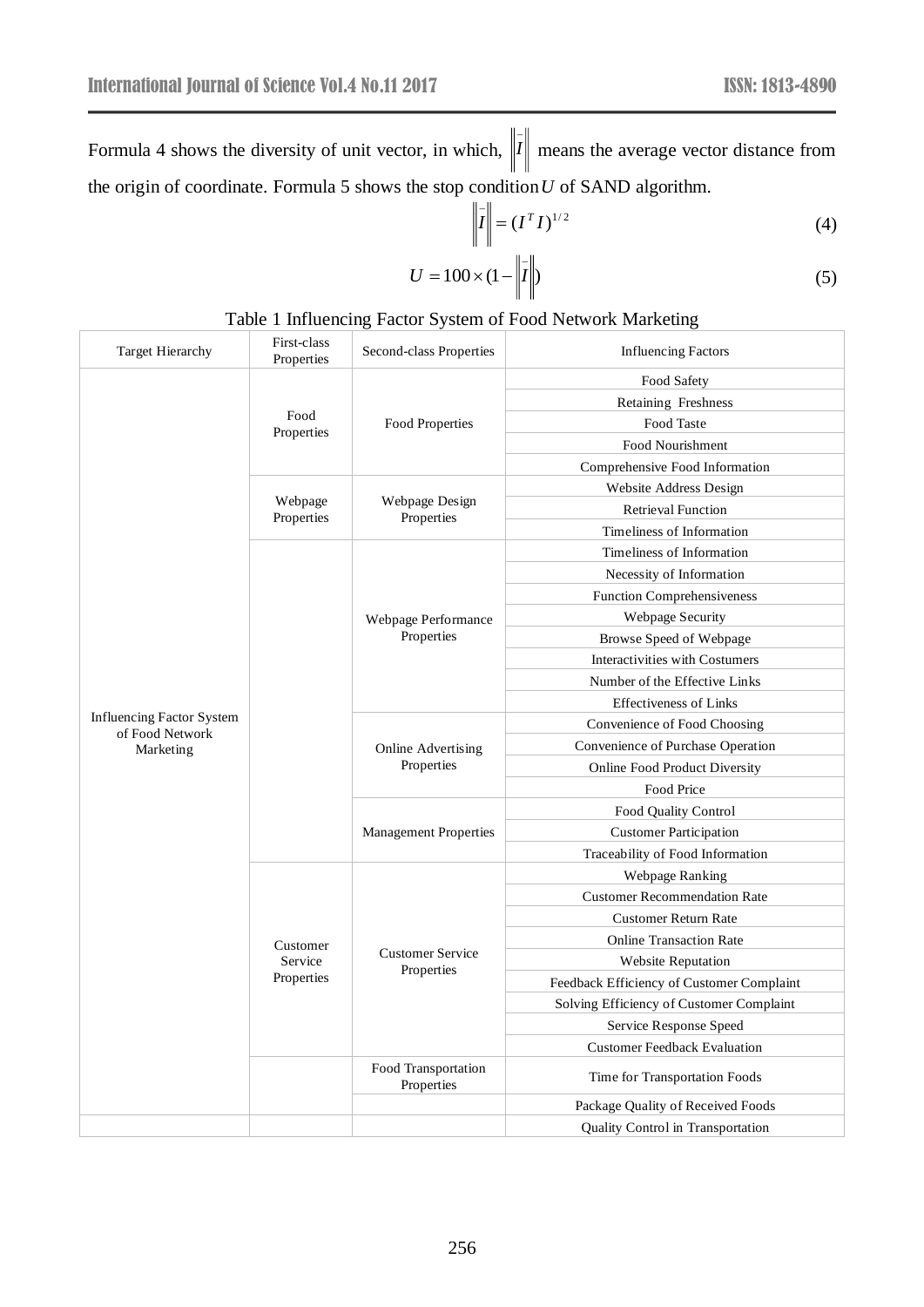#### **3.2 BP Neural Network Design Based on Immune Genetic Algorithm.**

According to the actual application, providing that both the input and output number of node and the input and output values in BPNN have been confirmed, activation function adopts S type function. The following steps show BP neural network design based on immune genetic algorithm.

(1) Every layer of BPNN carries on the weight value initialization separately by SAND algorithm.

(2) Antibody code. The initial weight value derived by SAND algorithm constructs the structures of BPNN. Each antibody corresponds to a structure of BP neural network. The number of hidden node and network weight value carry on the mixture of real code. Each antibody serials are shown in Fig.1.

| Table 2. Antibody Code |  |
|------------------------|--|
|------------------------|--|

| Weight value<br>Number of hidden<br>corresponding to the first<br>node<br>hidden node | Weight value<br>corresponding to the<br>second hidden node | Weight value<br>.<br>corresponding to the<br>N hidden node |
|---------------------------------------------------------------------------------------|------------------------------------------------------------|------------------------------------------------------------|
|---------------------------------------------------------------------------------------|------------------------------------------------------------|------------------------------------------------------------|

(3) Fitness function design. Fitness function  $f(x_i)$  is defined as the mean value function of squared error of neural network in Formula 6, in which,  $E(x_i)$  is shown by Formula 7. In Formula 7, P is the total training sample,  $\sigma$  is the number of node of output layer,  $T_j^n$  and  $Y_j^n$  are the *n* training sample's expected output and actual output in the *j* output node separately, and  $\xi$  is the constant larger than zero.

$$
f(x_i) = \frac{1}{E(x_i) + \xi} \tag{6}
$$

$$
E(x_i) = \frac{1}{2p} \sum_{N=1}^{p} \sum_{j=1}^{o} (T_j^n - Y_j^n)^2
$$
 (7)

operation so as that each antibody decoding is the corresponding network structure and change the network weight value as shown in Formula 8, in which,  $x_i$  and  $x_i^m$  are the antibodies before and after the variation,  $\mu$  (0,1) shows that the mean value is zero and squared error is normal distribution random variable of *l*, and  $\partial \in (-1,1)$  is the individual variation rate. It is seen in Formula 8 that the variation degree varies inversely as the fitness, i.e. the lower the fitness is (the less the fitness value of objective function is), the higher the individual variation rate is, or vice versa. After the variation, all the hidden node and weight value components constitute a new antibody again.

$$
x_i^m = x_i + \partial \exp(-f(x_i)) \times \mu(0,1)
$$
\n(8)

(5)Group renewal based on density. In order to guarantee the antibody diversity, improve the entire searching ability of the algorithm, the model adopts the Euclidean distance and the fitness based on the antibodies to calculate the similarity and density of the antibody. Providing that there are  $x_i$  and  $x_j$  antibodies, and  $\eta \succ 0$  and  $t \succ 0$ , given constants, the fact that Formula 9 is satisfied indicates that  $x_i$  and  $x_j$  antibodies are similar, the number of antibody similar to the antibody  $x_i$  is the density of  $x_i$  marked by  $C_i$ . The probability of selecting antibody  $x_i$  is  $p(x_i)$  as shown in Formula 10, in which,  $\alpha$  and  $\beta$  is the adjustable parameters between (0, 1), and  $M(x)$  is the maximum fitness value of all the antibodies. It is seen in Formula 10 that while the antibody density is high, the probability of selecting the antibody with high fitness is low, and conversely high. Therefore, excellent individual is not only retained, but the selection of similar antibodies is reduced, and the individual diversity is guaranteed.

$$
\begin{cases}\nD(x_i, x_j \le \eta \\
\left|f(x_i) - f(x_j)\right| \le t\n\end{cases}
$$
\n(9)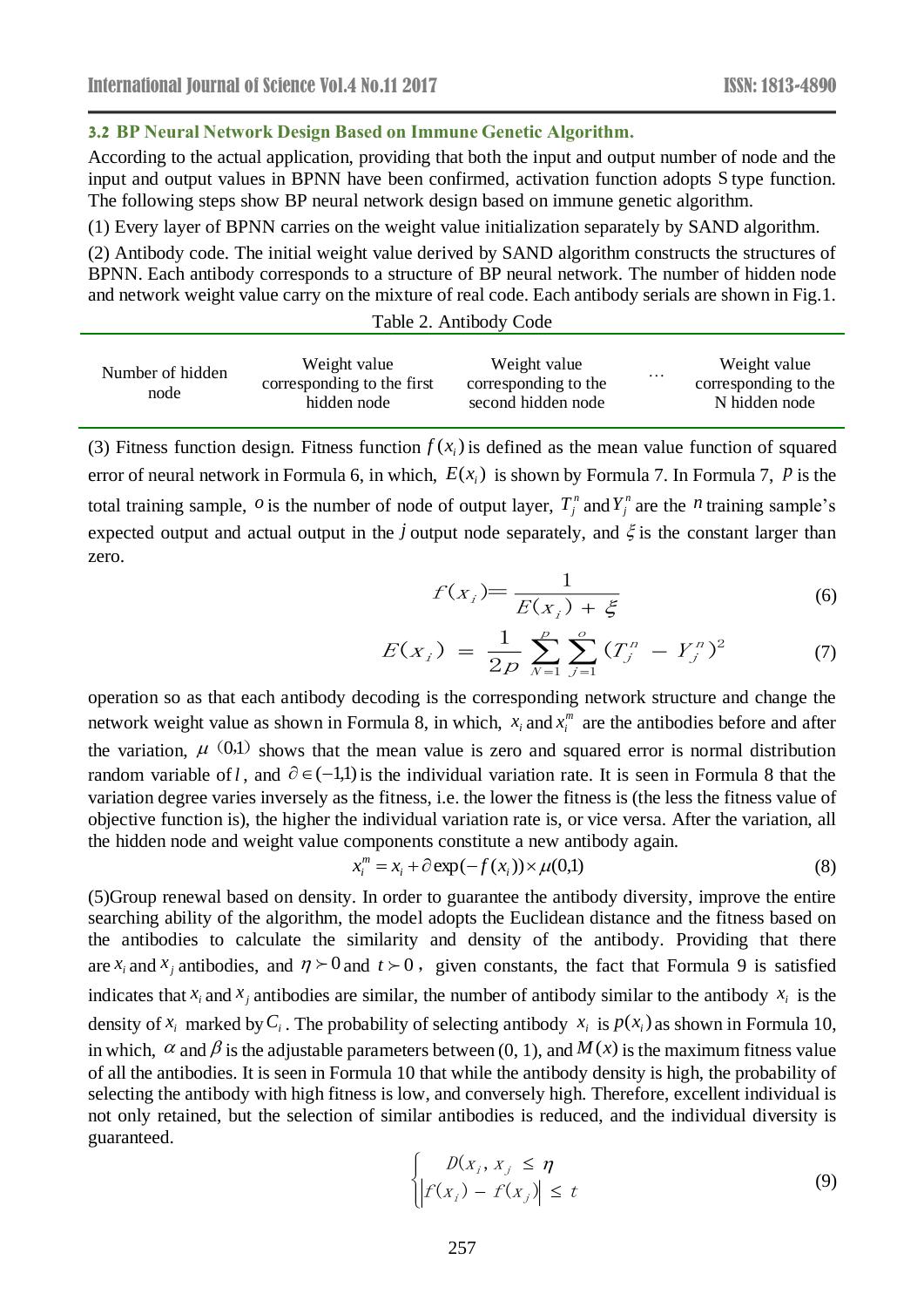$$
p(x_i) = \alpha C_i [1 - \frac{f(x_i)}{M(x)}] + \beta \frac{f(x_i)}{M(x)}
$$
(10)

#### **4. Results and Discussion**

The proposed influencing factors and intensity calculation model is realized with C language. This paper takes certain 10 food network enterprises for experimental examples and investigates theirs practical operating data in 5 years from 2010-2014 according to the influencing factors designed in the paper to carry out model application and intensity calculation of each factor. Taking into account the actual accuracy of the demand, the paper takes 2 power cut-off for the fitting curve of every influencing factors, i.e. the expression of the fitting curve is as Formula 11.

$$
y = a_0 + a_1 x + a_2 x^2 \tag{11}
$$

In Formula 11, *x* means each influencing factor and *y* operation performance of network enterprises. So the proposed BP neural network model is used to fit the intensity curve between each influencing factor and operation performance of food network enterprises. Specific calculation results see Table 2 and Table 3 In order to save the paper page, Table 1 only shows calculation results of 14 the influencing factors, and the comprehensive influencing intensities of these 14 factors are the most significant and we defines these 14 factors as key influencing factors of food network marketing.

|                                             | a <sub>0</sub> | a <sub>1</sub> | a <sub>2</sub> |
|---------------------------------------------|----------------|----------------|----------------|
| Food Safety                                 | $-2.2894$      | 5.4108         | $-0.6287$      |
| <b>Retaining Freshness</b>                  | 1.2649         | 2.1365         | 1.2782         |
| Comprehensive Food Information              | $-1.1458$      | 3.1221         | 1.6586         |
| Website Address Design                      | $-1.3554$      | 2.4842         | $-0.4239$      |
| Necessity of Information                    | 1.4562         | 2.0446         | $-0.2677$      |
| <b>Interactivities with Costumers</b>       | $-2.2867$      | 2.3581         | $-0.4346$      |
| Food Price                                  | $-2.7220$      | 4.5255         | $-0.7972$      |
| <b>Food Quality Control</b>                 | $-3.2568$      | 2.2314         | $-0.4554$      |
| Traceability of Food Information            | $-1.2545$      | 2.2156         | $-0.3824$      |
| <b>Customer Recommendation Rate</b>         | $-1.3048$      | 2.2519         | $-0.4687$      |
| <b>Website Reputation</b>                   | $-1.2296$      | 2.5527         | $-0.3589$      |
| Solving Efficiency of Customer<br>Complaint | $-0.9669$      | 2.0548         | $-0.4267$      |
| <b>Customer Feedback Evaluation</b>         | 7.0258         | $-2.5669$      | 0.2748         |
| Time for Transportation Foods               | 7.3369         | $-2.5254$      | 0.2567         |
| Comprehensive Food Information              | $-1.1458$      | 3.1221         | 1.6586         |

Table 3 The Calculation Result of the 14Key Influencing Factors

Table 3 shows the calculation result comparison among least square method [6], original BP neural network[9] and improved algorithm in the paper in the practical application and the experiment is conducted through PC. PC configurations are as follows: P4 2.5G CPU and 512M memories and the population number of genetic algorithm is supposed to be 60, the largest evolutionary generations is 80, crossover probability is 0.9, mutation rate is 0.01, target function takes the minimum total costs sum.